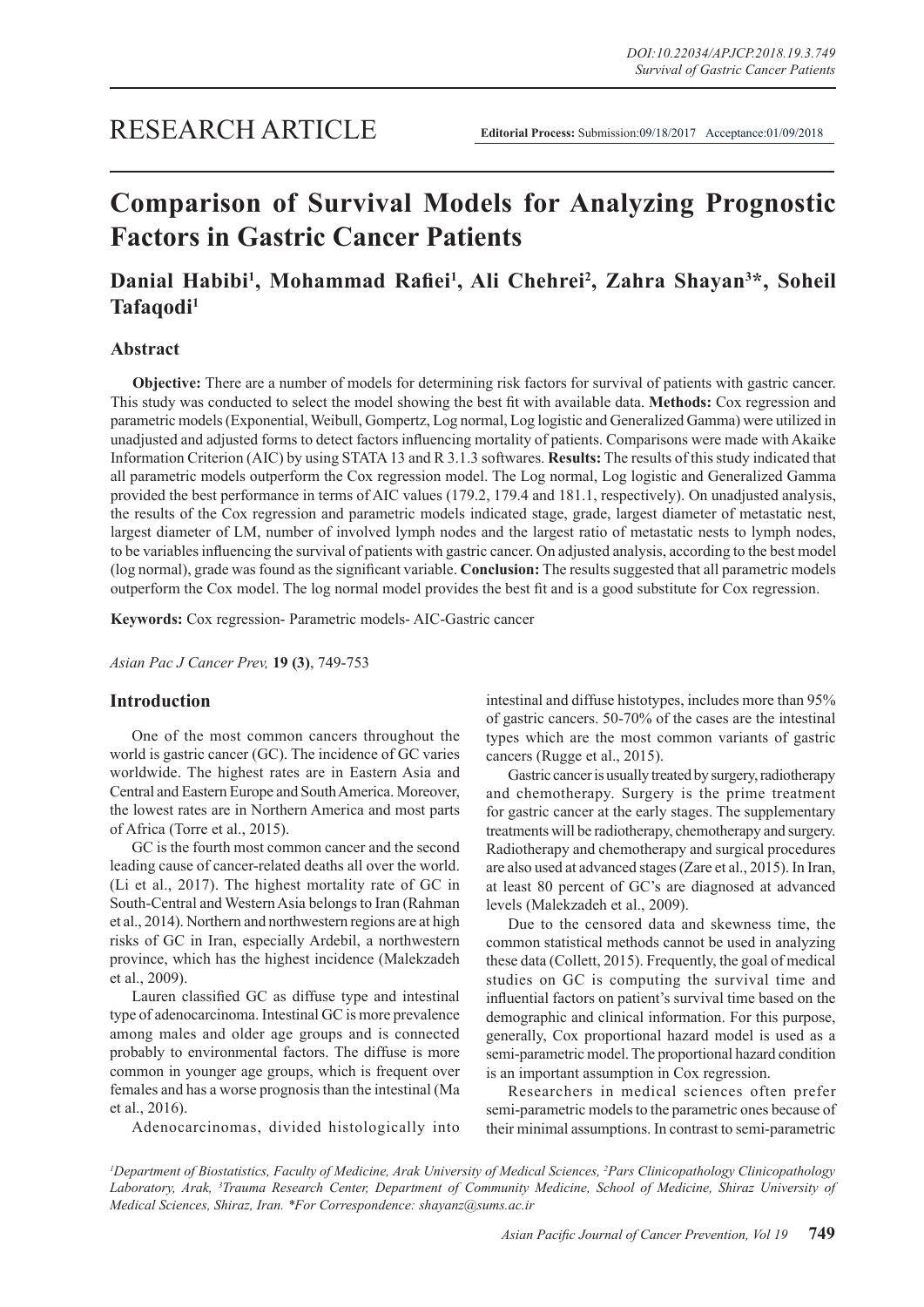#### *Danial Habibi et al*

model, a parametric survival model assumes that the survival time follows a known distribution and the effect of covariates on survival time is determined directly. The parametric models give more precise estimates of the quantities of interest than semi-parametric or non-parametric models. Of course, an inappropriate parametric model provides a wrong estimate of interest quantity (Klein and Moeschberger, 2003; Kleinbaum and Klein, 2005).

Parametric models have been extensively used in fitting survival data for GC patients. For example, Pourhoseingholi et al., (2011) showed that all parametric models outperformed the Cox model. Pourhoseingholi et al., (2009) indicated that log normal model has a better performance compared to Cox model. Ghorbani Gholiabad et al., (2014) concluded that Weibull, Log normal and Log logistic models were better than Cox model, and among all parametric models, the Log normal was the best one. Zhu et al., (2011) proved that Weibull model can perform better than Cox model. Zare et al., (2015) represented that the parametric model outperformed in comparison to Cox regression model and among all parametric models, the Exponential and Weibull models were the best ones. Wang et al., (2011) indicated that the Log normal model performed better than Cox regression model. As an example, this scenario was utilized for other types of diseases (Hashemian et al., 2013; Adelian et al., 2015; Shayan et al., 2014).

Therefore, our aim in this study, were comparing the survival time of gastric cancer patients based on parametric models (Exponential, Weibull, Gompertz, Log normal, Log logistic and Generalized Gamma (GG)) and the Cox regression model to determine the best-fitted model. Also, we examined the effect of several predictors on patient's survival time.

#### **Materials and methods**

#### *Participants study and data collection*

We collected a data set of gastric cancer patients at Khansari, Valiasr, Ghods and Emam Khomeini Hospital in Arak, in addition to Alzahra and Omid Hospital in Isfahan from 2000 to 2010. According to the completely recorded information of all hospital files, 104 files were finally eligible for conducting this study. Sampling method was convenience. The measured variables of data included age, sex, the location of the tumor, the tumor size, the presence or absence of ulcers in the stomach area, the type of surgery, the type of stomach cancer, the largest diameter of the metastatic nest, the largest nest of the metastatic lymph nodes, the largest diameter of LM, number of involved LN and the largest ratio of metastatic nest to lymph node.

#### *Statistical Analysis*

The death and survival of the patients were considered as the desired event and censor respectively. The event time was defined as the interval between diagnosis and a death or censoring (in months).

We used Kaplan-Meier estimator to estimate the survival function and log rank test to compare the

survival distributions, as well as to investigate the relationship between one or more covariates and time using proportional hazard regression. On the other hand, we have considered parametric models such as Exponential, Weibull, Gompertz, Log normal, Log logistic and Generalized Gamma.

To study life time data, one of the flexible parametric models is Weibull distribution. Exponential distribution is a special case of the Weibull distribution. These distributions included both PH and AFT models. The Weibull distribution is proper for modeling data with monotone hazard rates, whereas the Exponential distribution is suitable for data with constant hazard rates.

The Gompertz model is parameterized only in the PH form, and is appropriate for modeling data with monotone hazard rates. The log normal and Log logistic models are suitable for modeling data with non-monotone hazard rates and are implemented only as AFT models. In many cases, the results of regression models were similar to each other.

The Generalized Gamma model is commonly used as an appropriate model because of its extremely flexible hazard function. This model is implemented only in the AFT form. Weibull, Exponential and log normal distributions are special cases of the Generalized Gamma model.

To compare the semi-parametric and parametric models we used Akaike Information Criterion (AIC), a measure of the goodness of fit of an estimated statistical model, to choose the best model knowing that a lower AIC indicates the better likelihood.

Schoenfeld residuals (ph test) and log(-log s(t)) against log(t) plots were drawn for each variable to examine a proportional hazard model of the Cox regression model. Calculations were carried out by STATA 13 and R 3.2.5 statistical softwares.

## **Results**

*Patient demographics, clinical and pathology studies*

Table 1 and 2 indicate the clinical, demographical and pathological characteristics of patients. A total number of 104 patients with gastric cancer from 2002 to 2010 entered this study. Of the 104 patients, 75 (71.2%) were male and 29 (27.9%) were female. The average age of participants was 62.9 (SD=12.6) years. Of 104 patients,  $67 (67.7%)$  experienced death, and the others  $(32.3%)$ 

Table 1. Clinical, Demographic and Pathologic Observations of Patients with Gastric Cancer

| Variable                                          | Mean  | Standard<br>Deviation |
|---------------------------------------------------|-------|-----------------------|
| Age                                               | 62.91 | 12.62                 |
| Tumor size                                        | 5.84  | 2.72                  |
| Number of LN                                      | 682   | 4.89                  |
| Number of involved LN                             | 2.76  | 3.23                  |
| Largest diameter of LM                            | 7 1 5 | 5.91                  |
| Largest diameter of metastatic nest               | 5.75  | 9.63                  |
| Largest ratio of metastatic nest to<br>lymph node | 0.51  | 0.39                  |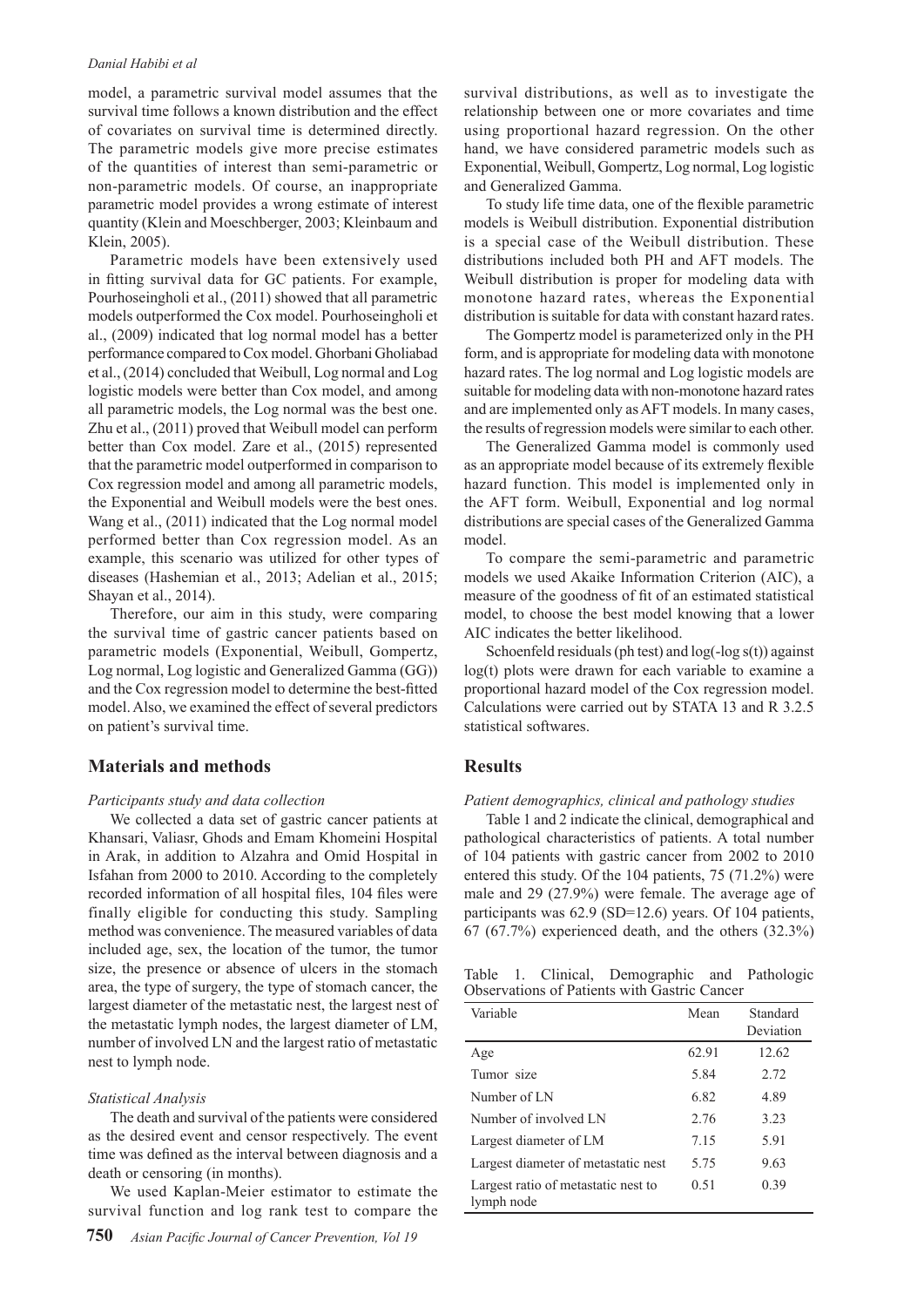| Variables              | N(%)      | Median | Log-Rank test p-value |
|------------------------|-----------|--------|-----------------------|
| <b>Sex</b>             |           |        |                       |
| Male                   | 75(72.1)  | 23     | 0.451                 |
| Female                 | 29(27.9)  | 24     |                       |
| The location of tumor  |           |        |                       |
| Body                   | 45 (44.6) | 23     | 0.519                 |
| Cardia                 | 19(18.8)  | 9      |                       |
| Antrum                 | 37(36.6)  | 25     |                       |
| Ulcers                 |           |        |                       |
| Present                | 78 (78)   | 24     | 0.828                 |
| Absent                 | 22(22)    | 20     |                       |
| Type of gastrectomy    |           |        |                       |
| Total                  | 39(37.5)  | 20     | 0.491                 |
| Partial                | 65(62.5)  | 23     |                       |
| Type of adenocarcinoma |           |        |                       |
| Intestional            | 75(72.1)  | 23     | 0.353                 |
| Signet                 | 23(22.1)  | 18     |                       |
| Mocinous               | 6(5.8)    | 27     |                       |
| Stage                  |           |        |                       |
| Mild                   | 59 (56.7) | 29     | $0.004*$              |
| Severe                 | 45(43.3)  | 13     |                       |
| Grade                  |           |        |                       |
| Badly                  | 21(22.3)  | 12     | $0.007*$              |
| Well                   | 73 (77.7) | 24     |                       |

Table 2. Clinical and Demographic Characteristics of Patients with Gastric Cancer

\* Significance level 5%

were censored (right censored). The minimum, maximum, mean and median of the survival time were 3, 78, 21.7 and 23 months respectively. Table 2 indicates median of survival time according to clinical and demographical characteristics. Survival times were compared by Log Rank test. The result of the Log Rank test indicated that the stage and grade were significant. Patients with well grade and mild stage had more survival time than others.





Figure 1. The Death Hazard Function of Gastric Cancer Patients (Follow up Time Based on Month)

*Survival*

The survival rates from 1 to 5 years were 0.49, 0.29, 0.21, 0.21 and 0.14 respectively. The hazard function is plotted in Figure 1. Up to 20 months after the diagnosis of the disease, the death hazard increases, then decreases. Therefore, the figure has a non-monotone hazard rate that suggests the appropriateness of the Log logistic, Log normal, and Generalized Gamma models.

After adjusting by covariates, Cox regression model and parametric models were used to determine patients' survival time. Being interested in investigating that whether the final results have been changed when all covariates were included in models, adjusted and unadjusted models were performed.

Table 3 shows unadjusted analysis of Cox regression model and parametric models. Based on table 3, stage, grade, the largest diameter of the metastatic nest, the largest diameter of LM and the number of involved LN were found as significant variables by all models.

Table 4 indicates the adjusted model of Cox regression and parametric models. Variables were entered into multiple Cox regression models if a variable with  $p<0.2$ was in a Cox model.

Table 3. Unadjusted Cox Regression and Parametric Models with Prognostic Factors

|                 | <b>Independent Variables</b>       | Stage       | Grade        | Tumor size  | Dnests <sup>a</sup> | Dnodes <sup>b</sup> | Inodes <sup>c</sup> | Nestnode <sup>d</sup> |
|-----------------|------------------------------------|-------------|--------------|-------------|---------------------|---------------------|---------------------|-----------------------|
| Model           |                                    |             |              |             |                     |                     |                     |                       |
| Cox             | HR <sup>f</sup> (SE <sup>g</sup> ) | 1.99(0.490) | 2.22(0.137)  | 1.08(0.500) | 1.05(0.010)         | 1.11(0.022)         | 1.16(0.038)         | 4.34(1.49)            |
|                 | <b>P-VALUE</b>                     | 0.005       | 0.009        | 0.118       | 0.0001              | 0.0001              | 0.0001              | 0.0001                |
| Exponential     | HR(SE)                             | 1.99(0.486) | 2.08(0.145)  | 1.08(0.049) | 1.04(0.009)         | 1.10(0.020)         | 1.15(0.035)         | 3.81(1.25)            |
|                 | <b>P-VALUE</b>                     | 0.005       | 0.015        | 0.104       | 0.0001              | 0.0001              | 0.0001              | 0.0001                |
| Weibull         | HR(SE)                             | 2.07(0.51)  | 2.17(0.139)  | 1.09(0.051) | 1.05(0.010)         | 1.12(0.022)         | 1.18(0.038)         | 4.69(1.57)            |
|                 | <b>P-VALUE</b>                     | 0.003       | 0.01         | 0.07        | 0.0001              | 0.0001              | 0.0001              | 0.0001                |
| Gomperts        | HR(SE)                             | 1.98(0.487) | 2.04(0.146)  | 1.08(0.049) | 1.04(0.009)         | 1.11(0.022)         | 1.16(0.037)         | 4.05(1.36)            |
|                 | <b>P-VALUE</b>                     | 0.005       | 0.016        | 0.109       | 0.0001              | 0.0001              | 0.0001              | 0.0001                |
| Log logistic    | $TRh$ (SE)                         | 0.51(0.110) | 0.44(0.610)  | 0.93(0.034) | 0.96(0.011)         | 0.92(0.014)         | 0.88(0.028)         | 0.26(0.065)           |
|                 | <b>P-VALUE</b>                     | 0.002       | 0.003        | 0.056       | 0.0001              | 0.0001              | 0.0001              | 0.0001                |
| Log normal      | TR (SE)                            | 0.55(0.118) | 0.46(0.581)  | 0.93(0.035) | 0.96(0.009)         | 0.92(0.014)         | 0.88(0.028)         | 0.28(0.069)           |
|                 | <b>P-VALUE</b>                     | 0.005       | 0.004        | 0.06        | 0.0001              | 0.0001              | 0.0001              | 0.0001                |
| GG <sup>e</sup> | TR (SE)                            | 0.58(0.134) | 0.495(0.542) | 0.93(0.035) | 0.96(0.011)         | 0.92(0.015)         | 0.05(0.022)         | 0.28(0.070)           |
|                 | <b>P-VALUE</b>                     | 0.019       | 0.006        | 0.056       | 0.0001              | 0.0001              | 0.033               | 0.0001                |

a, The largest diameter of metastatic nest; b, The largest diameter of LM; c, The number of involved LN; d, The largest ratio of metastatic nest to lymph nodes; e, Generalized Gamma; f, Hazard Ratio; g, Standard Error; h, Time Ratio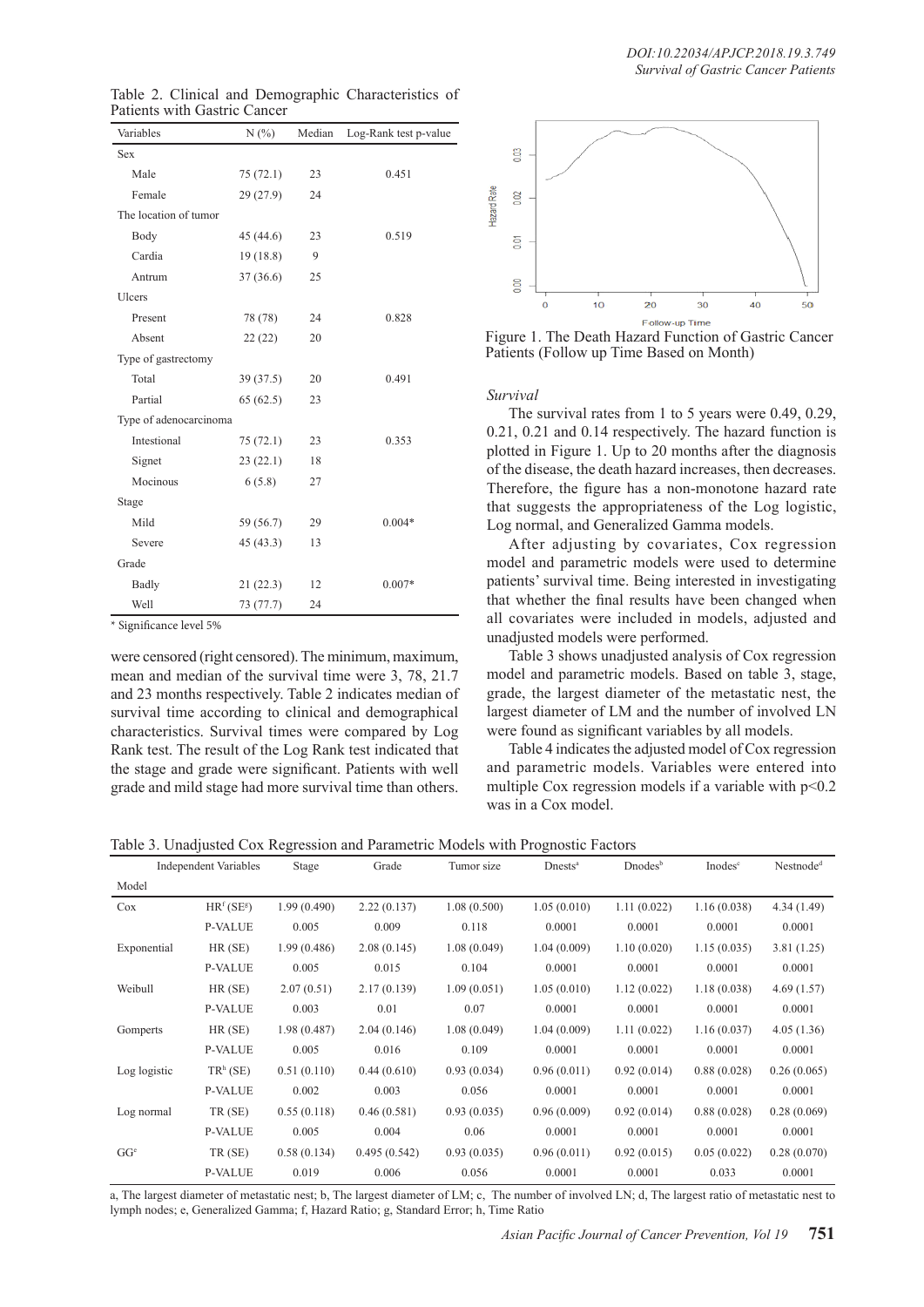Table 4. Adjusted Cox Regression and Parametric Models with Prognostic Factors

|                 | <b>Independent Variables</b>       | Stage       | Grade       | Tumor size  | Dness <sup>a</sup> | $Dnodes^b$  | Inodes <sup>c</sup> | Nestnode <sup>d</sup> |
|-----------------|------------------------------------|-------------|-------------|-------------|--------------------|-------------|---------------------|-----------------------|
| Model           |                                    |             |             |             |                    |             |                     |                       |
| Cox             | HR <sup>f</sup> (SE <sup>g</sup> ) | 0.89(0.297) | 2.22(0.171) | 1.04(0.054) | 1.04(0.016)        | 1.05(0.033) | 1.05(0.067)         | 1.35(0.901)           |
| $AIC = 378.40$  | <b>P-VALUE</b>                     | 0.721       | 0.036       | 0.4         | 0.017              | 0.139       | 0.426               | 0.647                 |
| Exponential     | HR(SE)                             | 0.95(0.313) | 1.72(0.213) | 1.03(0.051) | 1.02(0.015)        | 1.04(0.034) | 1.05(0.064)         | 1.22(0.809)           |
| $AIC=194.66$    | <b>P-VALUE</b>                     | 0.866       | 0.137       | 0.574       | 0.088              | 0.177       | 0.411               | 0.766                 |
| Weibull         | HR(SE)                             | 0.83(0.278) | 2.04(0.184) | 1.05(0.054) | 1.04(0.016)        | 1.06(0.034) | 1.08(0.070)         | 1.21(0.810)           |
| $AIC=184.18$    | <b>P-VALUE</b>                     | 0.501       | 0.059       | 0.352       | 0.02               | 0.052       | 0.242               | 0.773                 |
| Gomperts        | $HR$ (SE)                          | 0.87(0.296) | 1.72(0.212) | 1.03(0.052) | 1.03(0.015)        | 1.06(0.034) | 1.07(0.067)         | 1.19(0.798)           |
| $AIC=194.02$    | <b>P-VALUE</b>                     | 0.692       | 0.134       | 0.499       | 0.068              | 0.097       | 0.283               | 0.791                 |
| Log logistic    | $TRh$ (SE)                         | 0.93(0.210) | 0.51(0.497) | 0.98(0.031) | 0.98(0.008)        | 0.98(0.023) | 0.99(0.037)         | 0.65(0.290)           |
| $AIC=179.43$    | <b>P-VALUE</b>                     | 0.759       | 0.009       | 0.508       | 0.023              | 0.324       | 0.724               | 0.331                 |
| Log normal      | TR (SE)                            | 0.93(0.219) | 0.56(0.462) | 0.97(0.032) | 0.98(0.010)        | 0.97(0.025) | 0.98(0.041)         | 0.74(0.256)           |
| $AIC=179.16$    | <b>P-VALUE</b>                     | 0.764       | 0.027       | 0.327       | 0.07               | 0.222       | 0.645               | 0.536                 |
| GG <sup>e</sup> | TR (SE)                            | 0.92(0.232) | 0.56(0.465) | 0.97(0.033) | 0.98(0.011)        | 0.97(0.025) | 0.98(0.042)         | 0.74(0.360)           |
| $AIC=181.12$    | <b>P-VALUE</b>                     | 0.731       | 0.027       | 0.319       | 0.085              | 0.237       | 0.692               | 0.538                 |

a, The largest diameter of metastatic nest; b, The largest diameter of LM; c, Number of involved LN, d, The largest ratio of metastatic nest to lymph node; e, Generalized Gamma; f, Hazard Ratio; g, Standard Error; h, Time Ratio

First, we used AIC to select best models. The lowest AIC leads us to identify the best one. According to the results, all parametric models outperform in comparison to Cox regression model and among parametric models, Log normal, Log logistic and Generalized Gamma (AIC=179.16, 179.43 and 181.12) were the best models respectively.

After entering significant variables in adjusted survival, the grade was significant by Log normal (p= 0.027), Log-logistic (p= 0.009), GG (p= 0.027) and Cox (p= 0.036). Also, the largest diameter of the metastatic nest was significant by Cox (p=0.017).

Based on the best model (log normal), patients with severe grade compared to those with a good grade (TR=0.56, p=0.027) experienced death faster and on the basis of Cox model, the hazard rate of death of patients with severe grade is 2.22 times more than those with good grade (HR=2.22, p=0.036). In Cox model, one unit increase in the largest diameter of the metastatic nest, increases the hazard rate of death of patients by 4% (HR=1.04, p=0.017).

Based on the Log logistic model, the grade and the largest diameter of the metastatic nest were significant variables. In this case, one unit increase in the largest diameter of metastatic nest decreases the time of death after diagnosis by 2% (TR=0.98).

## **Discussion**

Frequently, the medical science researchers are interested in using Cox proportional model instead of parametric models. The parametric model has a more accurate estimate if the condition of a parametric model meets. Few studies have been carried out on patients with gastric cancer, especially in Iran.

Our aim in this study was to identify prognostic factors using parametric models and semi-parametric method and to determine the best fitting model. Hence, we used common parametric models such as Exponential, Weibull,

Gompertz, Log normal, Log logistic and Generalized Gamma. Finally to identify the best model, we utilized AIC index knowing that the lowest AIC is the best model for fitting data.

Our results showed that the survival rates from 1 to 5 years were 0.49, 0.29, 0.21, 0.21 and 0.14, respectively. This means that more than half of deaths occurred within the first year after diagnosis and 30% of deaths occurred during the second year. Also, 5-years survival rate was 14% that was lower than other studies (Ansari et al., 2011; Zare et al., 2014). Veisani and Delpisheh (2016) have done a systematic review and a meta-analysis study to obtain one-year and five-years survival rates in Iranian gastric cancer patients. They reported the overall survival rates of 0.52, 0.31, 0.24, 0.22 and 0.15, respectively. Our results were consistent to their report.

We found lognormal, log-logistic and Generalized Gamma (the AIC in the lognormal is very close to log-logistic model) as the best parametric models respectively. It is consistent to the studies of Pourhoseingholi et al., (2011), Pourhoseingholi et al., (2009) and Ghorbani Gholiabad et al., (2014). Also, our results were different from the studies of Zhu et al., (2011), Zare et al., (2015) and Nardi and Schemper ( 2003).

In unadjusted analysis, the results indicated that the stage, the grade, the largest diameter of the metastatic nest, the largest diameter of LM, the number of involved LN and the largest ratio of the metastatic nest to lymph node were variables influencing the survival of patients with GC.

Zhu et al., (2011) showed that the results of Weibull model can be more precise than Cox model. They found that the Histologic grade was significant. Pourhoseingholi et al., (2011) demonstrated that the parametric model was better than the Cox regression for the fitting model. They found that the extent of wall penetration and presence of pathological distance metastasis were potential risk factors for death. Pourhoseingholi et al., (2009) found that log normal performed better than the Cox model. Distance